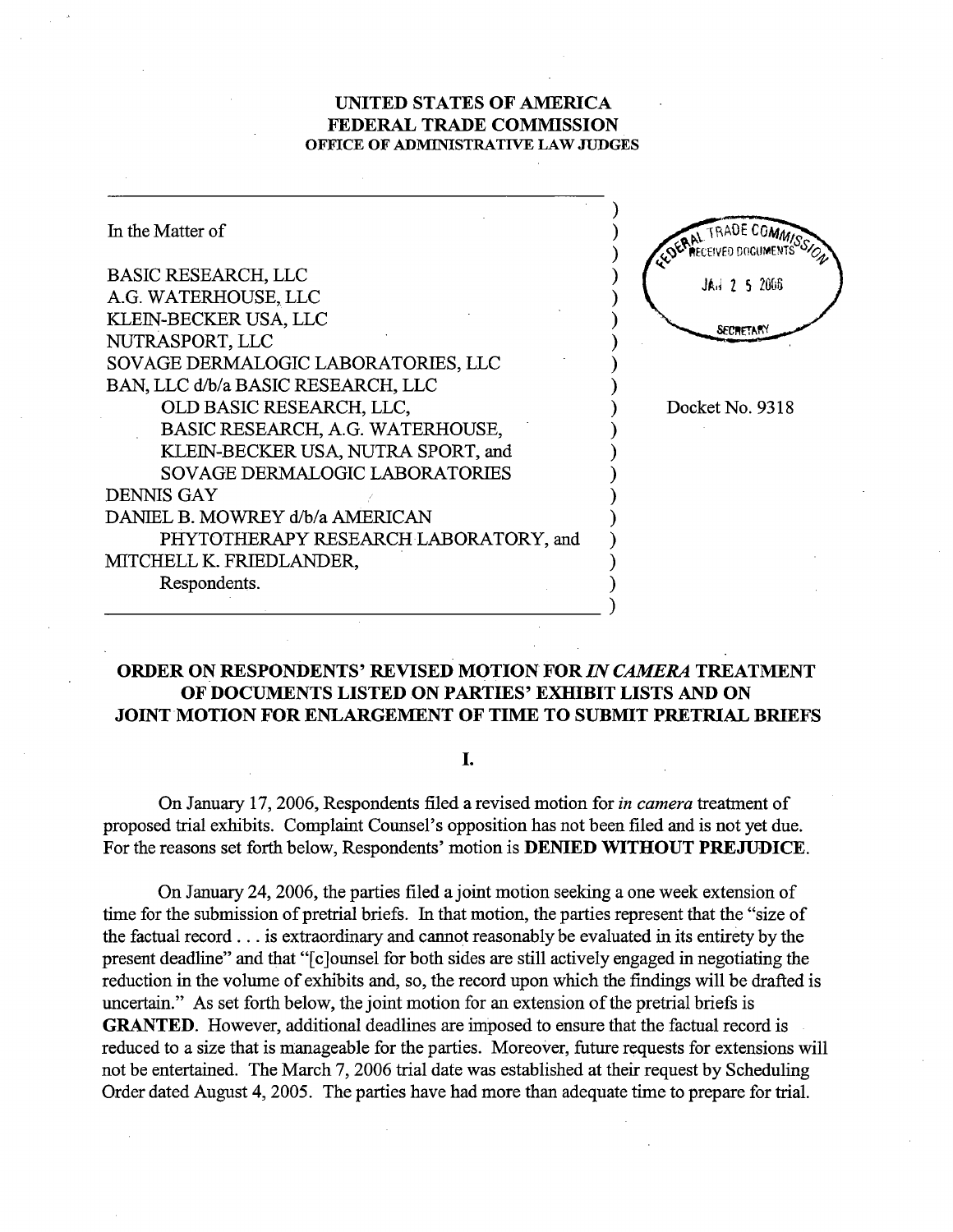Respondents' revised motion for in camera treatment is their second attempt to comply with the Court's directives that Respondents must meet the Commission's strict requirements for in camera treatment of documents. Respondents have repeatedly been advised of the strict standards to be applied to motions for *in camera* treatment.  $E.g.,$  Protective Order Governing Discovery Material,  $\parallel$  12 (August 11, 2004); Scheduling Order,  $\parallel$  16 (August 11, 2004). In Respondents' first motion, filed-November 23, 2005, Respondents sought in camera treatment for several boxes of documents. By Order dated December 5, 2005, Respondents were explicitly directed to the standard for in camera treatment and instructed to narrow their requests to seek only documents which meet that standard. In re Basic Research, Docket 9318, at 3 (Dec. 5, 2005).

Although ample time was given to the parties to narrow their proposed exhibit lists and to Respondents to narrow the scope of documents for which they seek in camera treatment, and though Respondents do represent in their revised motion that they have reduced the number of documents for which they seek in camera treatment, Respondents now seek in camera treatment for an even greater number of boxes of documents. Inexplicably, the volume of documents for which Respondents seek in camera treatment appears to have expanded, rather than contracted. Without delving into the documents individually, it is apparent that Respondents' second motion continues to massively overreach.

## III.

It is not necessary to review each of these documents to make a determination that the exceptional circumstances under which *in camera* treatment may be granted are not present for all of these documents. Respondents must significantly reduce the number of documents for which they seek in camera treatment to only those documents which are sufficiently secret and material to their business that disclosure would result in serious competitive injury. In re Kaiser Aluminum & Chem. Corp.; 103 F.T.C. 500, 500 (1984); In re H.P. Hood & Sons, Inc., 58 F.T.C. 1184, 1188 (1961). The followig are additional directives to guide Respondents.

Respondents sought in camera treatment for a number of depositions, taken both in this case and in other litigation. For many of these, Respondents sought in camera treatment of entire depositions. In camera treatment will not be granted to entire depositions. In re Aspen Tech., Inc., 2004 FTC LEXIS 56, at \*5-6 (May 5, 2004) ("Respondent's request for in camera treatment shall be made only for those pages of documents or of deposition transcripts that contain information that meets the in camera standard."). See also In re Union Oil Co. of Calif., 2005 FTC LEXIS 9, at \* 1 (Jan. 19, 2005) (granting in camera treatment where parties sought it only "for narrowly tailored portions of deposition testimony"). For others of these depositions, Respondents' description indicates they request *in camera* treatment for "excerpts"; however, upon examination, those "excerpts" appear to cover almost an entire deposition, and canot be described as "narowly tailored." E.g., CX 334, excerpts from deposition, pages 4-8; 10-98; 106- 115; 117-121.

2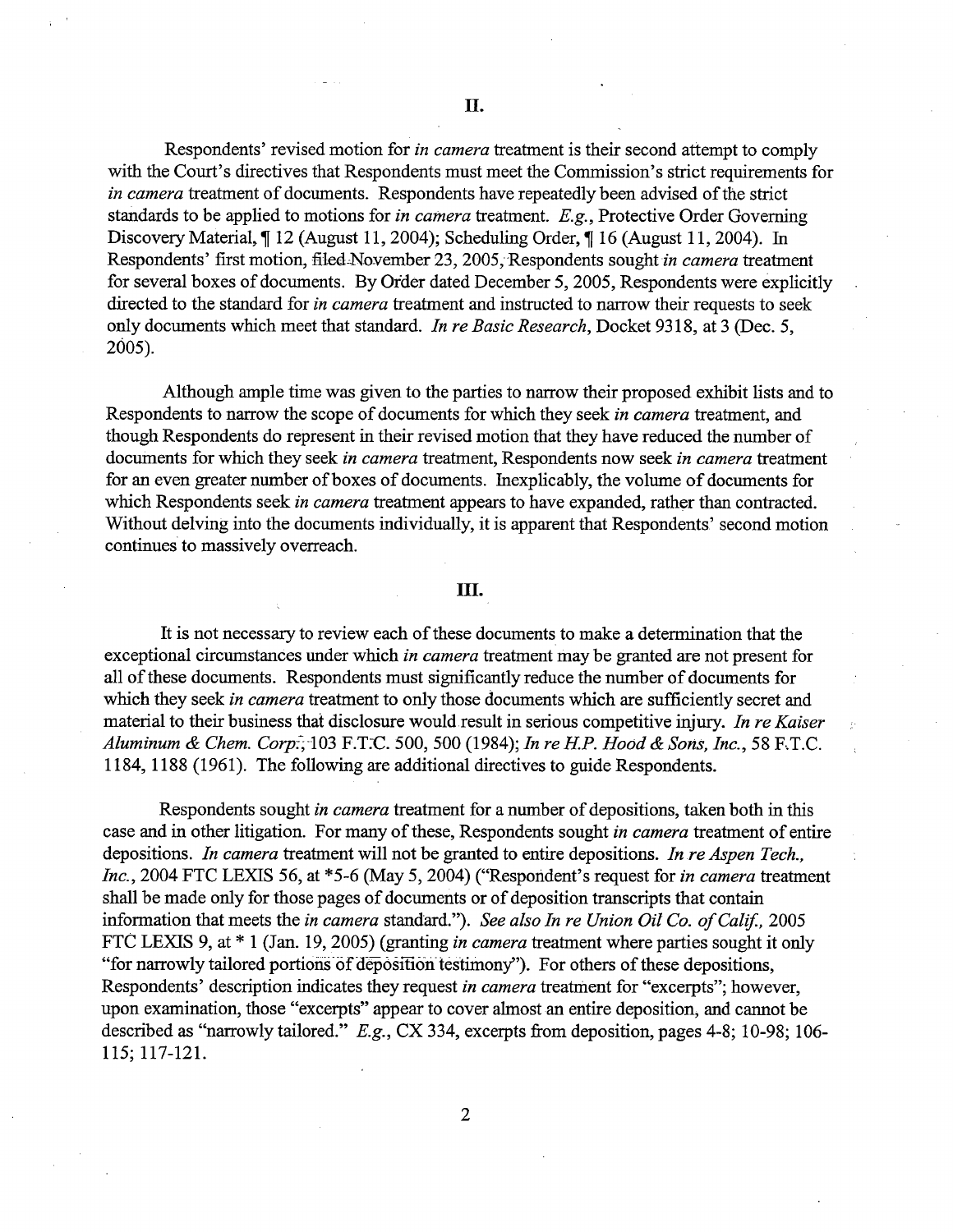Respondents also sought in camera treatment for the reports of experts in this case. It is hard to imagine that each expert's entire report (and entire testimony thereon) could be accorded in camera treatment. In camera treatment shall be sought for only those portions of the reports that meet the Commission's standard. Aspen Tech., 2004 FTC LEXIS 56, at \*5-6.

Similarly, Respondents sought in camera treatment for entire sets of answers to interrogatories. In camera treatment shall be sought for only those specific responses to interrogatories that meet the Commission's standard. In re Union Oil Co. of Calif., 2004 FTC LEXIS 198, at \*7 (Oct. 7, 2004).

Respondents represent that nearly 200 of the documents for which they seek in camera treatment contain private customer information, such as full names, addresses, or e-mail addresses. Motion at 15. Under the circumstances of ths case, customers' identities will be protected. "Information concerning particular [consumers'] names or other [personal] data is not relevant and shall be redacted" by the party producing the documents. In re North Texas Specialty Physicians, 2004 FTC LEXIS 20, at \*5 (Feb. 5, 2004). The party seeking to introduce such documents shall submit a redacted version for the record. See Union Oil Co. of Calif., 2005 FTC LEXIS 54, at \*2. Once properly redacted, Respondents need not seek in camera protection for such documents.

Respondents also seek to shield from disclosure documents they describe as their compilation of substantiation materials. Motion at 11. The crux of this case is whether Respondents had a reasonable basis that substantiated the representations Respondents made. To answer that question, an evaluation of the substantiation accumulated by Respondents is critical. In determining whether to grant in camera treatment, the Administrative Law Judge must balance the competitive injury to the applicant against the importance of the information in explaining the rationale of Commission decisions. In re Basic Research, Docket 9318, at 1 (Dec. 5,2005) (citing Kaiser, 103 F.T.C. at 500; In re General Foods Corp., 95 F.T.C. 352, 355 (1980); In re Bristol Myers Co., 90 F.T.C. 455, 456 (1977)). The Federal Trade Commission strongly favors making available to the public the full record of its adjudicative proceedings to permit public evaluation of the fairness of the Commission's work and to provide guidance to persons affected by its actions. In re Basic Research, Docket 9318, at 1 (Dec. 5, 2005) (citing In re Crown Cork & Seal Co., Inc., 71 P.T.C. 1714, 1714-15 (1967); Hood, 58 F.T.C. at 1186 ("(T)here is a substantial public interest in holding all aspects of adjudicative proceedings, including the evidence adduced therein, open to all interested persons.")).

In some instances, Respondents state they "spent time, money and effort gathering" information and developing documents. Motion at 12. Respondents also state disclosing certain information would allow Respondents' rivals to benefit from Respondents' work-product and feedback. Motion at 12. This may not be sufficient. For example, in General Foods, the Commission upheld the ALJ's denial of in camera treatment to a number of charts prepared by an expert witness which showed profits, breakdowns of various costs, sales, and assets relating to several brands of respondent's products. 95 F.T.C. at 353-54. The Commission rejected the respondent's argument that the data was compiled at great expense and would give competitors

3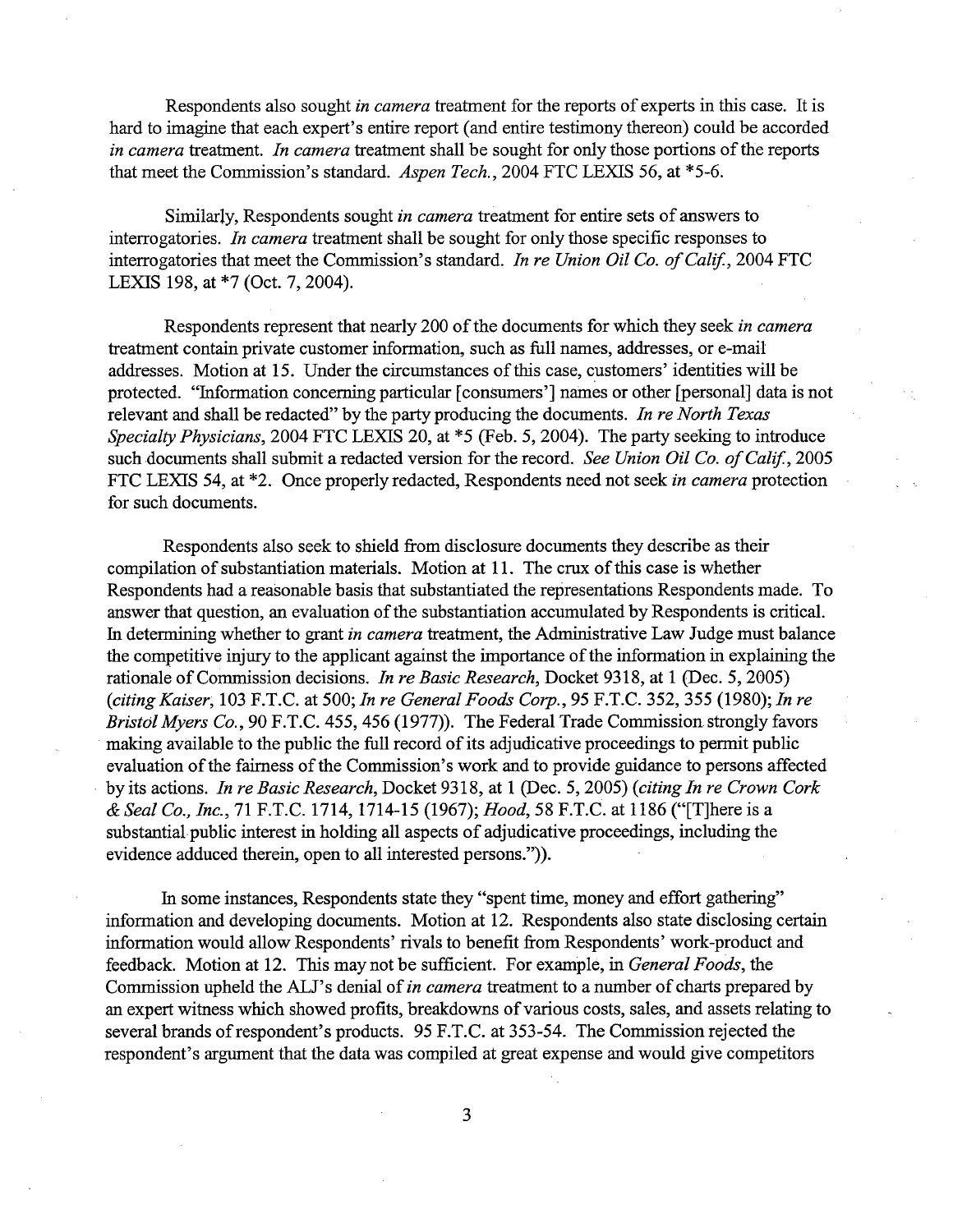significant insights into respondent's strengths and weaknesses. Id. "[D] ocuments should not be sealed simply because an applicant asserts that its competitors would like to possess the information the documents contain." Bristol Myers Co., 90 F.T.C. at 455.

Attempts to shield settlement documents from disclosure have also been rejected by the Commission. For example, in In re Textron, Inc., 1990 FTC LEXIS 282 (July 17, 1990), the Commission stated, "(t)he Commission is not persuaded that disclosure of the identity of the assets that (respondent) proposed to divest in connection with a possible settlement would cause the kind of clearly defined and serious injury that would warrant retention of the Exhibit in camera. Nor is it convinced that disclosure of the rest of the Exhibit, which essentially summarizes the proposed consent agreement rejected by the Commission and suggests a contingent proposal, threatens sufficiently serious and defined commercial harm to [respondent] to warrant the protection sought." Id. at \*7.

A number of the documents for which Respondents seek in camera treatment are many years old.  $(E.g., CX 645, described as a series of e-mail dated August 21, 2001, related to the$ hiring of consultants). "There is a presumption that *in camera* treatment will not be provided to information that is three or more years old." In re Hoechst Marion Roussel, Inc., 2000 FTC LEXIS 157, at \*5 (Nov. 22, 2000). The Commission places "a greater burden on a respondent when the information is old" and "has usually denied in camera treatment for data [more than three years old]." In re General Foods Corp., 95 F.T.C. at 353-54 (citing Crown Cork & Seal Co., 71 F.T.C. 1714, 1715 (1967) (two and a half to six year old sales data denied in camera treatment); Columbia Broadcasting Sys., Inc., 72 F.T.C. 27, 177-80, 334-35 (1967) (in camera treatment for sales data, especially five year old data, criticized by the Commission); Reuben H. Donnelley Corp., Docket 9079 (Order Oct. 25, 1977) (in camera treatment of relevant two year old revenue data denied)).

These are but a few of the examples of categories of documents for which in camera treatment may be inappropriate. The burden on Respondents is to narow their request in accordance with the Commssion's standards and not merely delete those documents used as examples in this order. See In re Basic Research, Docket 9318, at 2 (Dec. 5, 2005) (citing Hood, 58 F.T.C. at 1188) ("A heavy burden of showing good cause for withholding documents from the public record rests with the party requesting that documents be placed in camera."). Respondents are again cautioned that in camera treatment will not be granted if they fail to meet their burden of demonstrating that the information for which in *camera* treatment is sought meets the Commission's requirements.

## iv.

The paries' joint request for an extension of time to file their pretral briefs is based, in part, on the size of the factual record. Reducing the factual record to a manageable size is a necessary predicate for filing a proper *in camera* treatment motion as well as for preparing the pretrial briefs. In the December 5, 2005 Order on Respondents' first in camera motion, the parties were explicitly directed to reduce the number of exhibits proposed for admission at tral

4